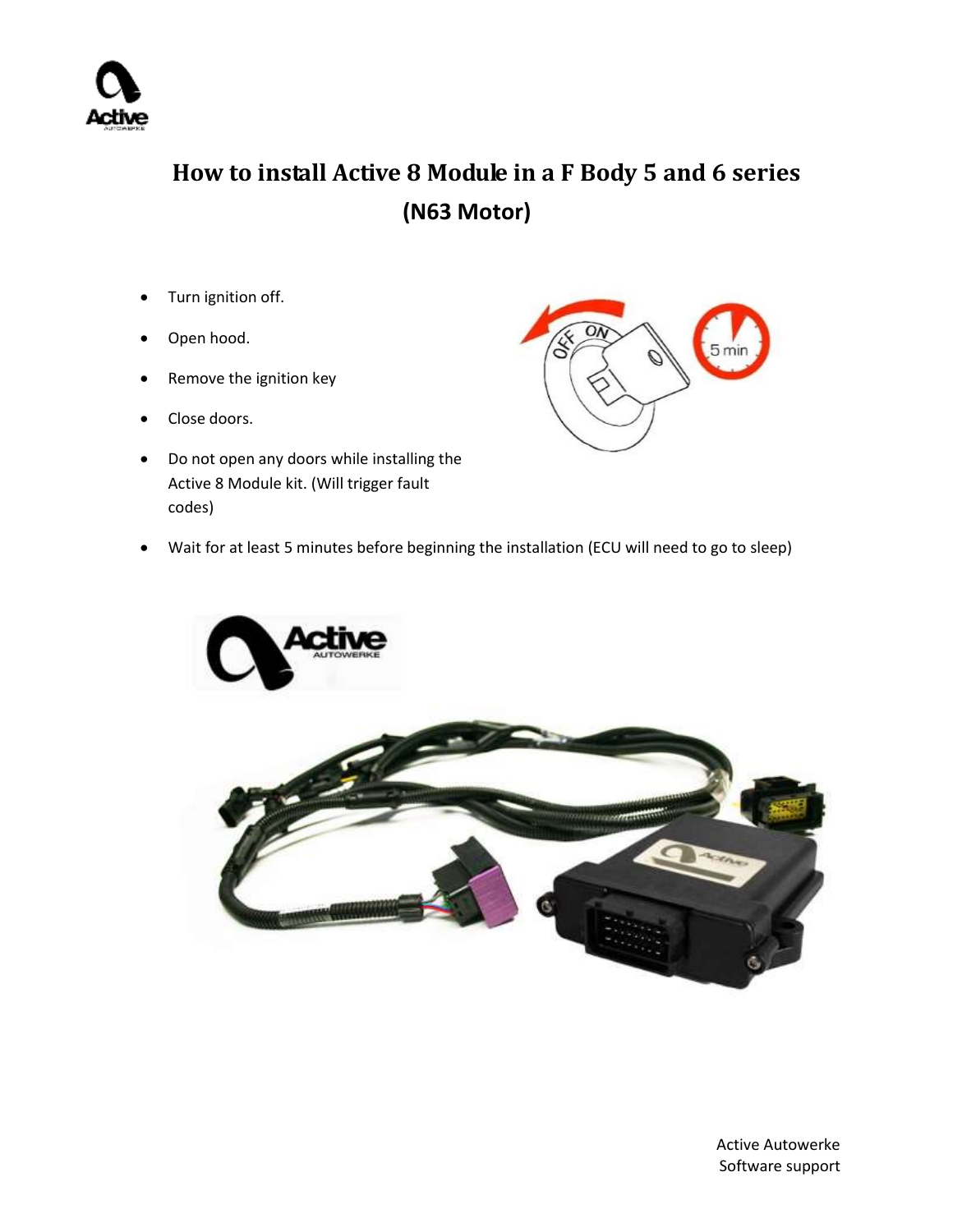

The Active 8 harness has 3 labeled connections: boost pressure sensor 1, boost pressure sensor 2 and the camshaft sensor.

Lay out harness over engine with module to be mounted under the panel below driver's side windshield. Choose suitable path for cables away from heat sources and moving parts.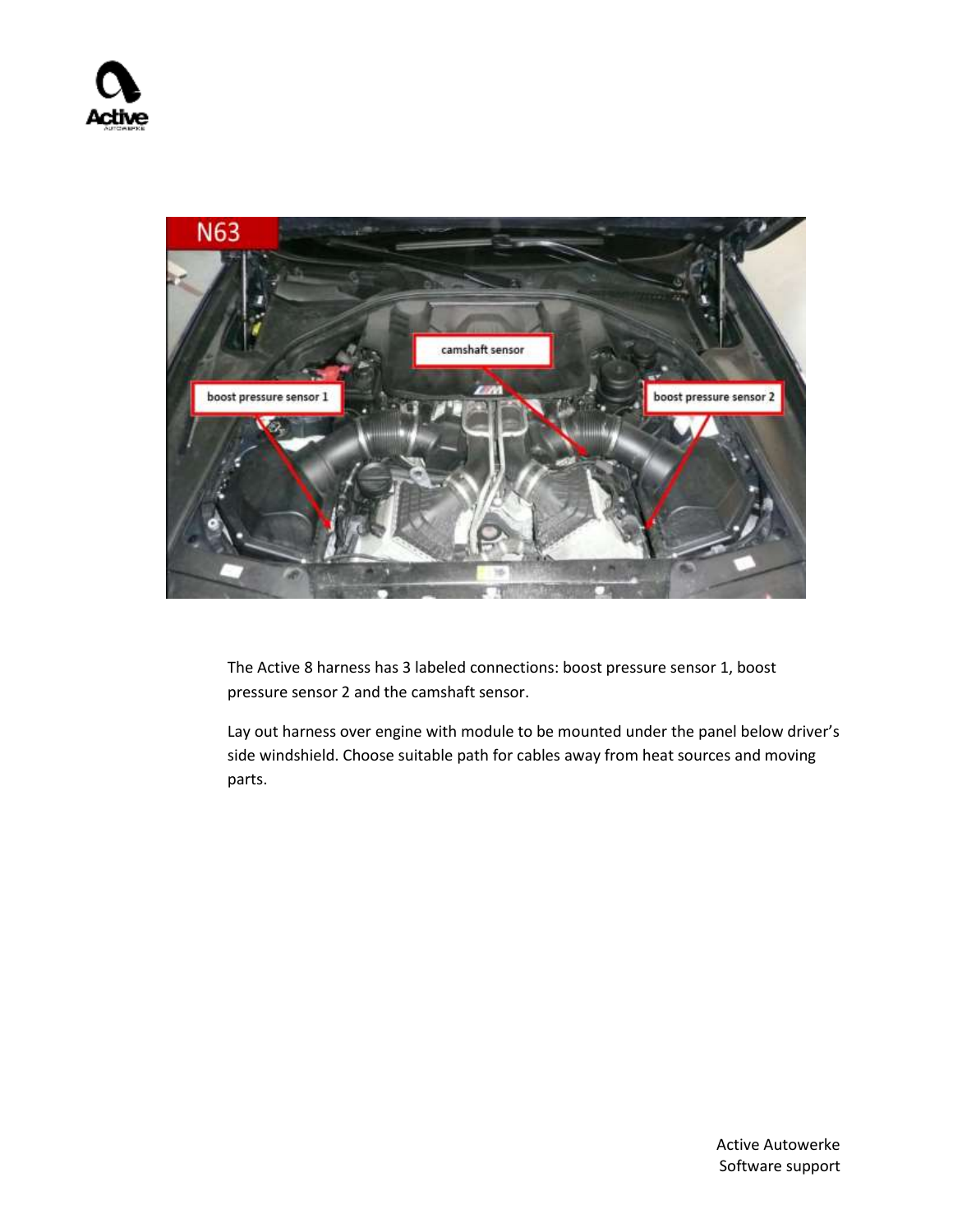

 **Boost pressure sensor**: Sensors are located below intercoolers. Remove air boxes to gain access to sensors (#3 in diagram), unplug the wire from the boost sensor and plug the proper connector from the Active 8 Module harness.



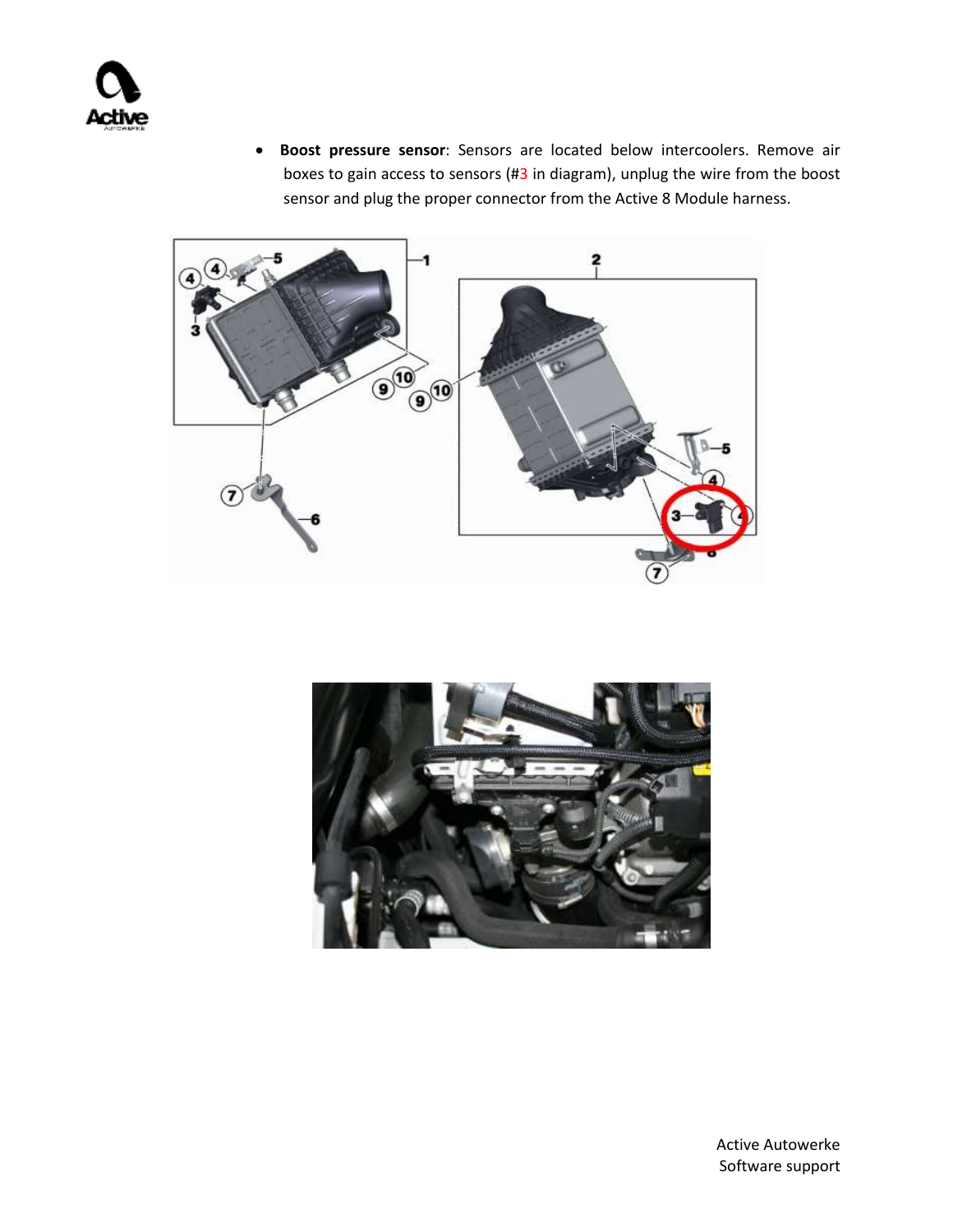

Unlock sensor plug (usually Grey locking tab) and replace with male

end of harness plug, reattach female end to original sensor wire.

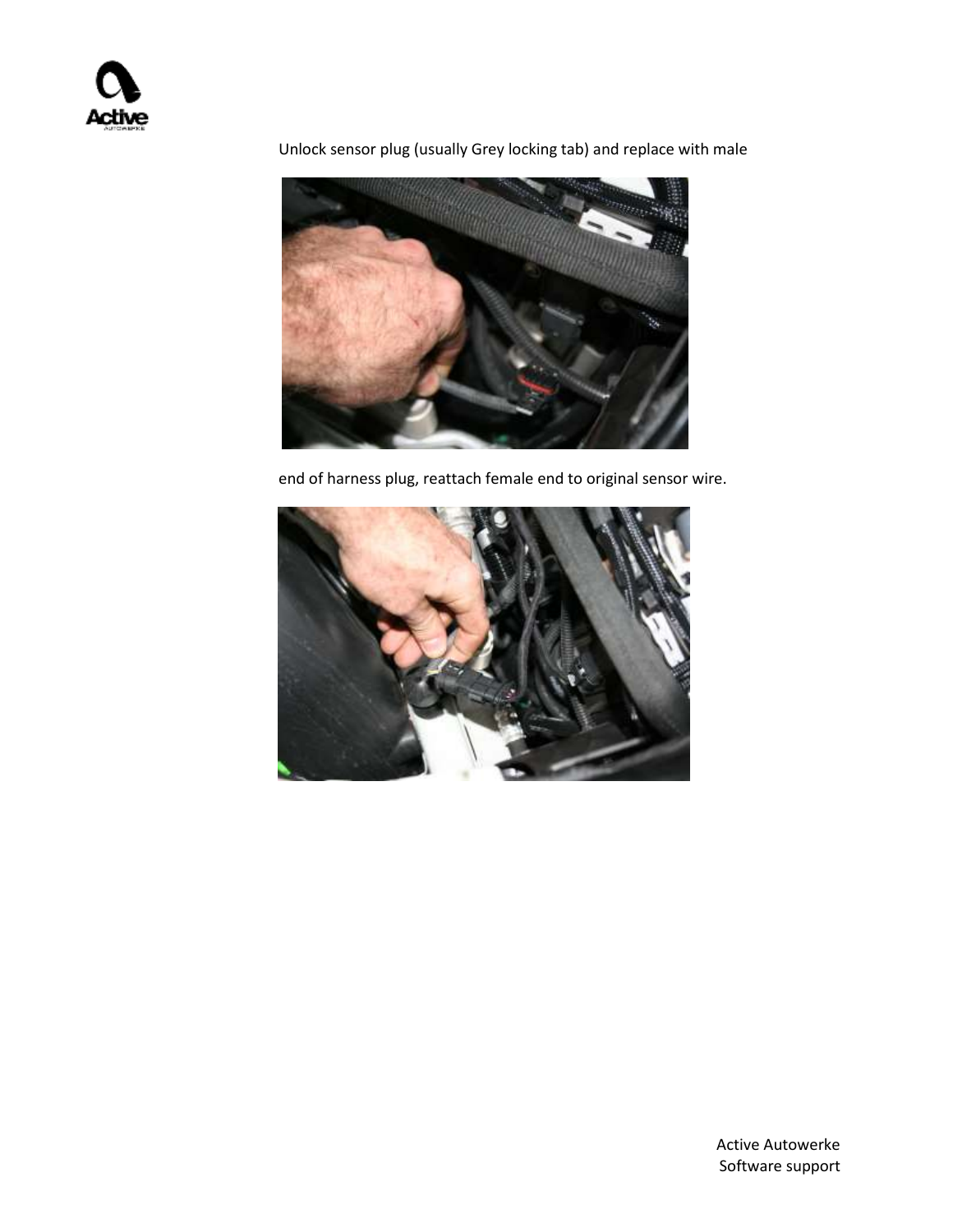

- **Camshaft position sensor: Sensors can be found on both banks but only one is**  used. Unplug the wire from the camshaft position sensor (12) and plug the proper connector from the Active Module Hardness. (because module only looks at RPM either cam sensor will work)
- **WARNING: Make sure cam sensor connector is fully inserted into sensor (should only see about 5mm protruding)**



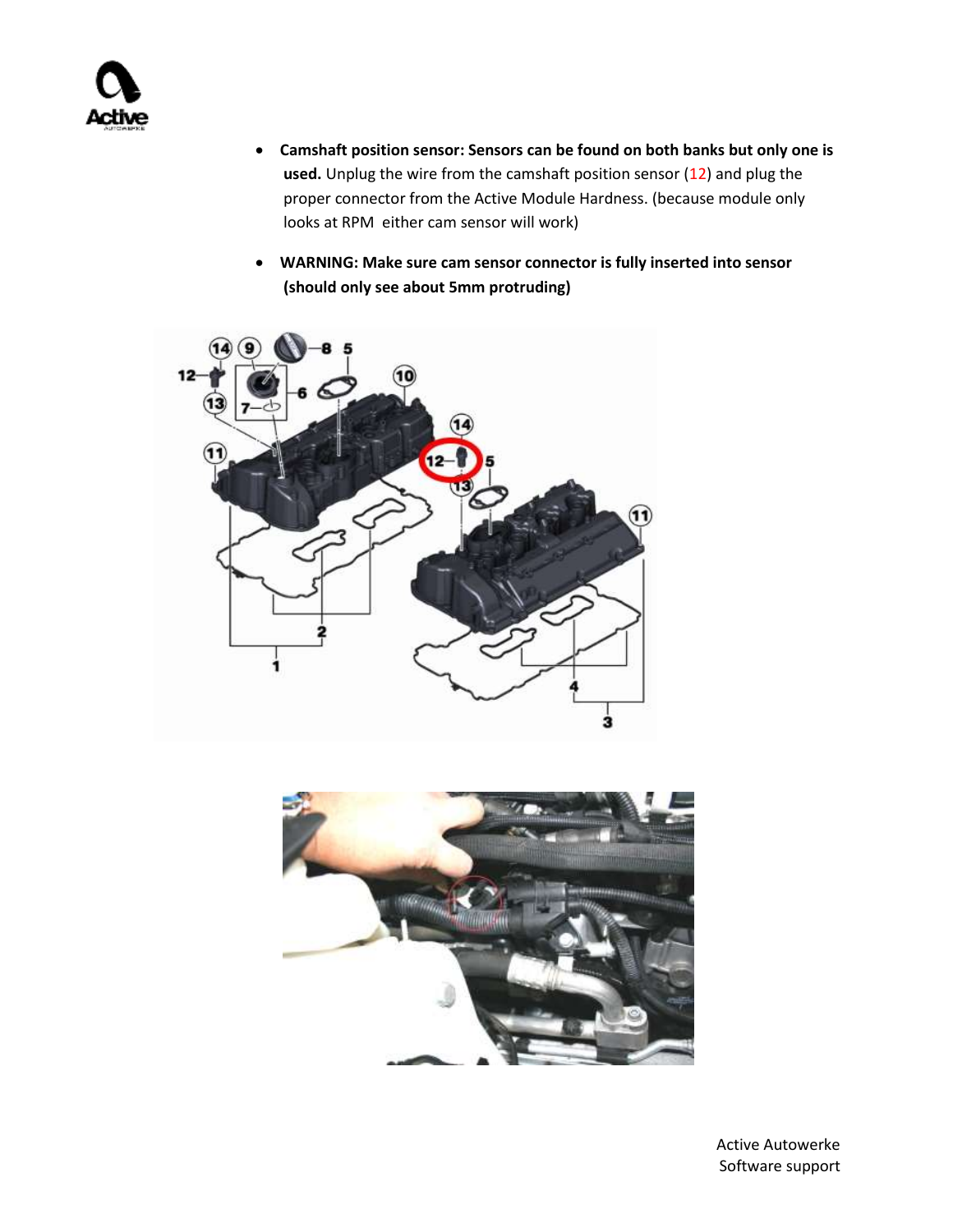Cam sensor ports at back of engine.



Before attaching Active 8 Module, connect Bypass Bridge and start car to make sure harness connections are good. Leave off for 5 minutes before taking off bridge and attaching module.



Connecting the Active 8 Module

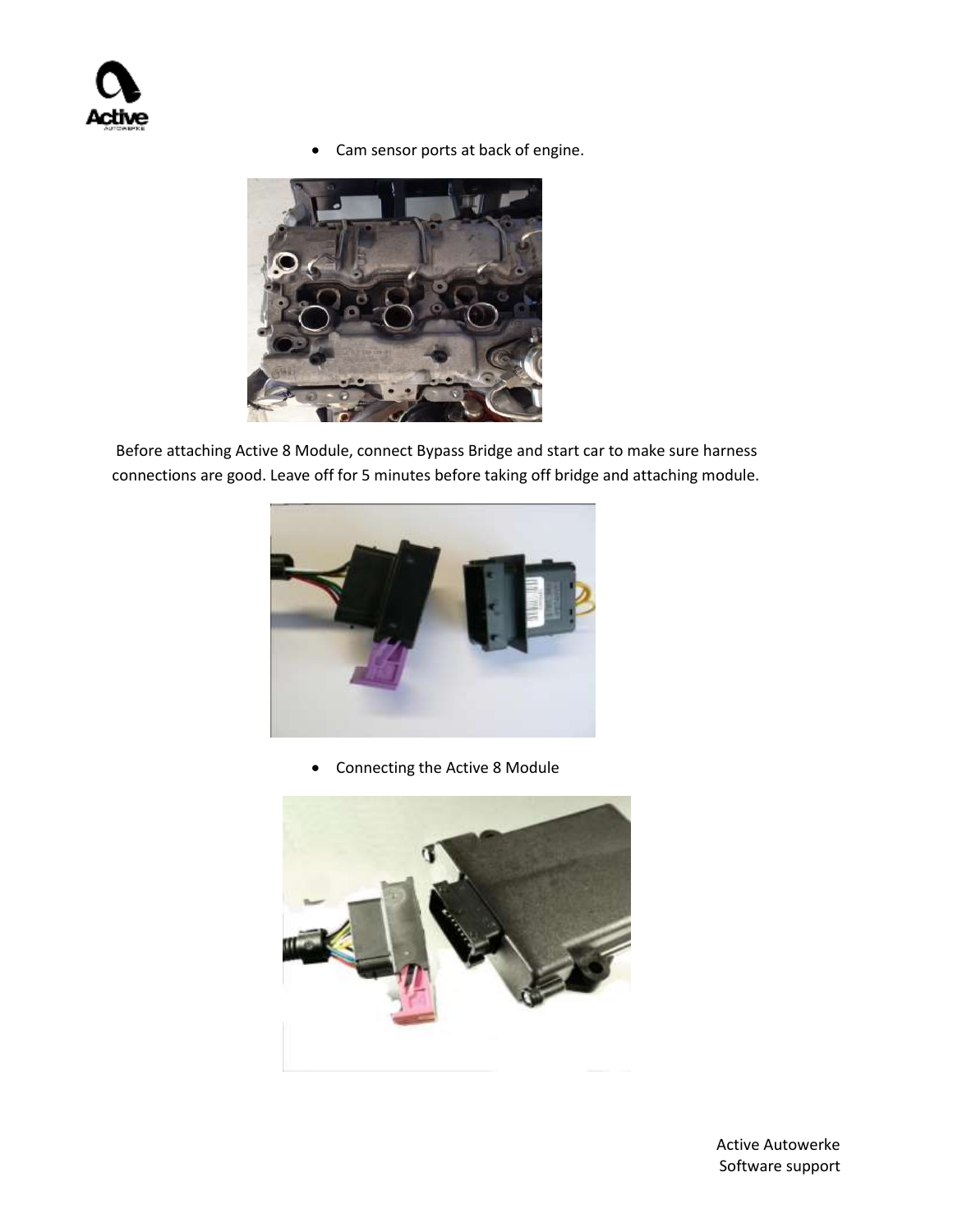

- **N63** camshaft sensor **TIM** boost pressure sensor 2 boost pressure sensor 1
- Location of the Active 8 Module

Modules are supplied with an (L) style bracket that is bolted to the large 10mm bolt holding down the Aluminum cross brace.